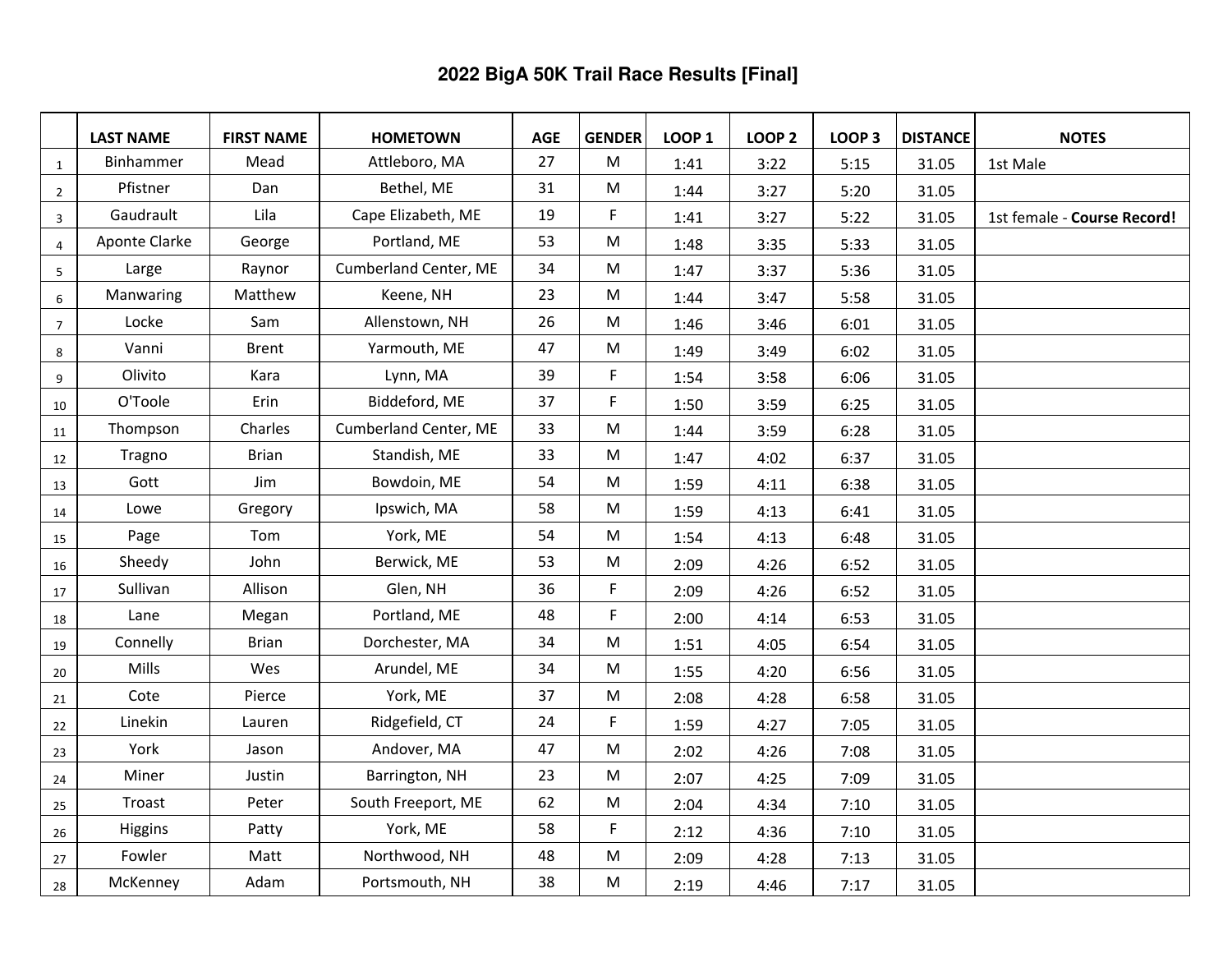|    | <b>LAST NAME</b>   | <b>FIRST NAME</b> | <b>HOMETOWN</b>     | <b>AGE</b> | <b>GENDER</b> | <b>LOOP 1</b> | <b>LOOP 2</b> | <b>LOOP 3</b> | <b>DISTANCE</b> | <b>NOTES</b>   |
|----|--------------------|-------------------|---------------------|------------|---------------|---------------|---------------|---------------|-----------------|----------------|
| 29 | Westbrook          | Stephen           | North Waterboro, ME | 59         | M             | 2:12          | 4:27          | 7:20          | 31.05           |                |
| 30 | Vandevanter        | Willis            | York, ME            | 39         | M             | 2:21          | 4:46          | 7:22          | 31.05           |                |
| 31 | Mears              | Michael           | Lawrence, MA        | 21         | M             | 2:07          | 4:32          | 7:29          | 31.05           |                |
| 32 | Buraczynski        | William           | Littleton, MA       | 23         | M             | 2:06          | 4:37          | 7:29          | 31.05           |                |
| 33 | <b>Brockelbank</b> | Sam               | Portland, ME        | 28         | M             | 1:51          | 4:27          | 7:30          | 31.05           |                |
| 34 | Simonds            | Geoff             | York, ME            | 51         | M             | 2:12          | 4:41          | 7:36          | 31.05           |                |
| 35 | Pricher            | Terrence          | Marblehead, MA      | 52         | M             | 2:21          | 4:59          | 7:39          | 31.05           |                |
| 36 | Cross              | Tom               | York, ME            | 63         | M             | 2:12          | 4:43          | 7:42          | 31.05           |                |
| 37 | Penna              | Amy               | Newton, MA          | 45         | F             | 2:12          | 4:42          | 7:43          | 31.05           |                |
| 38 | Kell               | Paul              | Durham, NH          | 49         | M             | 2:16          | 4:51          | 7:51          | 31.05           |                |
| 39 | Remick             | David             | York, ME            | 54         | M             | 2:19          | 4:53          | 7:51          | 31.05           |                |
| 40 | Littlefield        | Mindy             | Portland, ME        | 45         | F             | 2:18          | 5:02          | 7:51          | 31.05           |                |
| 41 | Krisler            | <b>Brian</b>      | Newburyport, MA     | 50         | M             | 2:06          | 4:42          | 7:52          | 31.05           |                |
| 42 | Howell             | Bill              | South Berwick, ME   | 47         | ${\sf M}$     | 2:20          | 4:56          | 8:00          | 31.05           |                |
| 43 | Beard              | Kristen           | West Newbury, MA    | 42         | F             | 2:21          | 5:01          | 8:08          | 31.05           |                |
| 44 | Sheppard           | Norm              | West Newton, MA     | 64         | M             | 2:20          | 5:07          | 8:15          | 31.05           |                |
| 45 | Csontos            | Gyula             | Exeter, NH          | 47         | M             | 2:18          | 5:03          | 8:20          | 31.05           |                |
| 46 | Deyo               | Kaitlin           | Hampton, NH         | 30         | F             | 2:26          | 5:13          | 8:22          | 31.05           |                |
| 47 | Federowski         | Anya              | Lee, NH             | 44         | F             | 2:33          | 5:27          | 8:40          | 31.05           |                |
| 48 | <b>Bradley</b>     | Matthew           | North Hampton, NH   | 37         | M             | 2:27          | 5:25          | 8:49          | 31.05           |                |
| 49 | Stringer           | Kristin           | Wakefield, MA       | 37         | F.            | 2:24          | 5:34          | 8:54          | 31.05           |                |
| 50 | Freeman            | Sandra            | Cape Neddick, ME    | 57         | F.            | 2:42          | 5:34          | 8:54          | 31.05           |                |
| 51 | <b>Krammes</b>     | Jeff              | Carlisle, PA        | 58         | M             | 2:36          | 4:55          | 9:06          | 31.05           |                |
| 52 | Gibson             | Kim               | North Dartmouth, MA | 44         | F             | 3:01          | 6:03          | 9:19          | 31.05           |                |
| 53 | Bob                | Najar             | Portsmouth, NH      | 65         | M             | 2:48          | 6:18          | 9:29          | 31.05           |                |
| 54 | Manwaring          | Chris             | Wells, ME           | 25         | M             | 2:31          | 5:56          | 9:33          | 31.05           | Male Trooper   |
| 55 | LaFreniere         | Bob               | Exeter, NH          | 66         | M             | 2:31          | 6:02          | 10:15         | 31.05           |                |
| 56 | Guimond            | Jackie            | Exeter, NH          | 37         | F             | 2:32          | 6:05          | 10:15         | 31.05           | Female Trooper |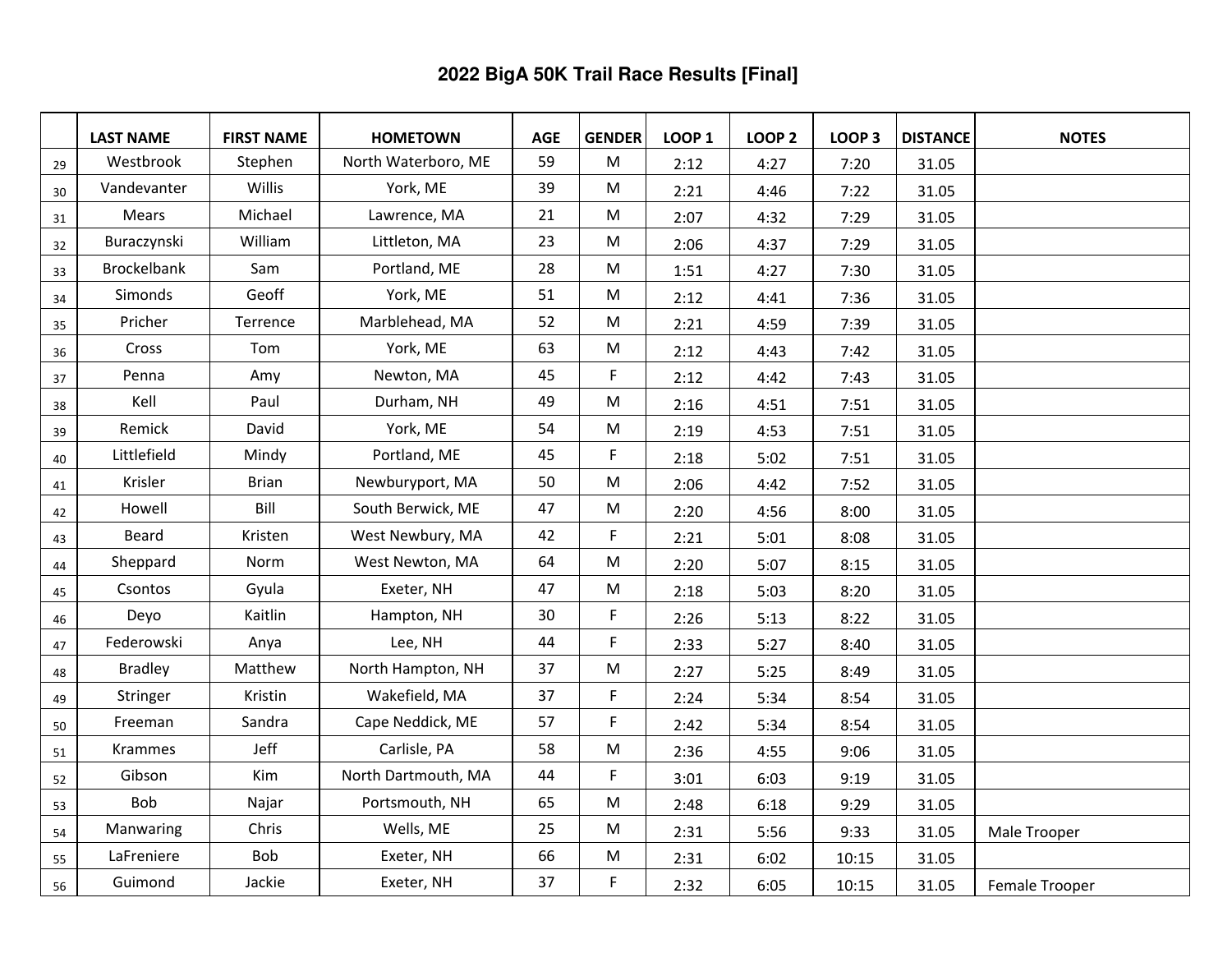|    | <b>LAST NAME</b> | <b>FIRST NAME</b> | <b>HOMETOWN</b>  | <b>AGE</b> | <b>GENDER</b> | <b>LOOP 1</b> | <b>LOOP 2</b>  | <b>LOOP 3</b>            | <b>DISTANCE</b> | <b>NOTES</b> |
|----|------------------|-------------------|------------------|------------|---------------|---------------|----------------|--------------------------|-----------------|--------------|
| 57 | Tabor            | Daniella          | Hampton, NH      | 44         | F             | 2:30          | 5:10           | 7:32                     | 29.00           |              |
| 58 | Kennedy          | <b>Bob</b>        | Durham, NH       | 74         | M             | 2:51          | 5:46           | 7:16                     | 26.40           |              |
| 59 | <b>Burbank</b>   | Linda             | Lee, NH          | 35         | F             | 2:33          | 5:28           | 6:20                     | 25.00           |              |
| 60 | Landry           | Matt              | Standish, ME     | 43         | M             | 2:09          | 4:41           | $\overline{\phantom{a}}$ | 23.90           |              |
| 61 | Landry           | Angela            | Standish, ME     | 46         | F             | 2:15          | 4:48           | $\blacksquare$           | 23.90           |              |
| 62 | Townsend         | Nathan            | Saco, ME         | 35         | M             | 2:11          | 5:04           | $\overline{\phantom{a}}$ | 23.90           |              |
| 63 | Pulick           | Christopher       | Topsfield, MA    | 52         | M             | 2:25          | 5:06           | $\blacksquare$           | 22.00           |              |
| 64 | Scott            | Jack              | Boxford, MA      | 45         | M             | 1:44          | 3:52           | $\overline{\phantom{a}}$ | 20.70           |              |
| 65 | Stone            | Remington         | North Conway, NH | 29         | M             | 1:42          | 3:55           | $\blacksquare$           | 20.70           |              |
| 66 | <b>Burnell</b>   | Christopher       | Biddeford, ME    | 44         | M             | 1:44          | 4:09           | $\overline{\phantom{0}}$ | 20.70           |              |
| 67 | Olsmats          | Eleonora          | Durham, NH       | 22         | F             | 2:05          | 4:27           | $\overline{\phantom{a}}$ | 20.70           |              |
| 68 | Collins-Pulick   | Susan             | Topsfield, MA    | 53         | F             | 2:25          | 4:43           | $\blacksquare$           | 20.70           |              |
| 69 | Schambach        | Michael           | Cape Neddick, ME | 43         | ${\sf M}$     | 2:16          | 4:48           | $\overline{\phantom{a}}$ | 20.70           |              |
| 70 | Goodlander       | Emma              | Portsmouth, NH   | 32         | F             | 2:12          | 4:57           | $\blacksquare$           | 20.70           |              |
| 71 | Christau         | Stephanie         | Old Town, ME     | 35         | F             | 2:19          | 4:57           | $\overline{\phantom{a}}$ | 20.70           |              |
| 72 | Harrison         | Peter             | Sanford, ME      | 51         | M             | 2:12          | 5:27           | $\blacksquare$           | 20.70           |              |
| 73 | Shephard         | Grayson           | Exeter, NH       | 34         | M             | 2:27          | 5:31           | $\blacksquare$           | 20.70           |              |
| 74 | Chevalier        | Kendra            | Hampton, NH      | 34         | F             | 2:53          | 6:21           | $\blacksquare$           | 20.70           |              |
| 75 | Sorrell          | <b>Barbara</b>    | Delmar, NY       | 65         | F             | 3:09          | 7:07           | $\overline{\phantom{a}}$ | 20.70           |              |
| 76 | Hayes            | Joe               | Portsmouth, NH   | 73         | M             | 4:02          | 7:14           | $\overline{a}$           | 15.00           |              |
| 77 | Reuter           | Gary              | Kittery, ME      | 83         | M             | 2:15          | $\blacksquare$ | $\blacksquare$           | 13.55           |              |
| 78 | Stansfield       | Rachel            | Dover, NH        | 37         | F             | 2:28          | $\blacksquare$ | $\overline{\phantom{a}}$ | 13.55           |              |
| 79 | Watt             | Tara              | Manchester, NH   | 38         | F             | 2:29          | $\blacksquare$ | $\blacksquare$           | 13.55           |              |
| 80 | Patten           | Sean              | Suncook, NH      | 54         | M             | 2:30          | $\blacksquare$ | $\overline{\phantom{a}}$ | 13.55           |              |
| 81 | Kelly            | Jay               | Methuen, MA      | 60         | M             | 2:31          | $\blacksquare$ | $\blacksquare$           | 13.55           |              |
| 82 | Sweet            | Todd              | Dover, NH        | 51         | M             | 2:49          | $\blacksquare$ | $\blacksquare$           | 13.55           |              |
| 83 | Schwam           | Marcy             | Marblehead, MA   | 69         | F             | 2:55          | $\sim$         | $\blacksquare$           | 13.55           |              |
| 84 | Bennett          | Cindy             | Marblehead, MA   | 63         | F             | 2:53          | $\sim$         | $\overline{a}$           | 13.35           |              |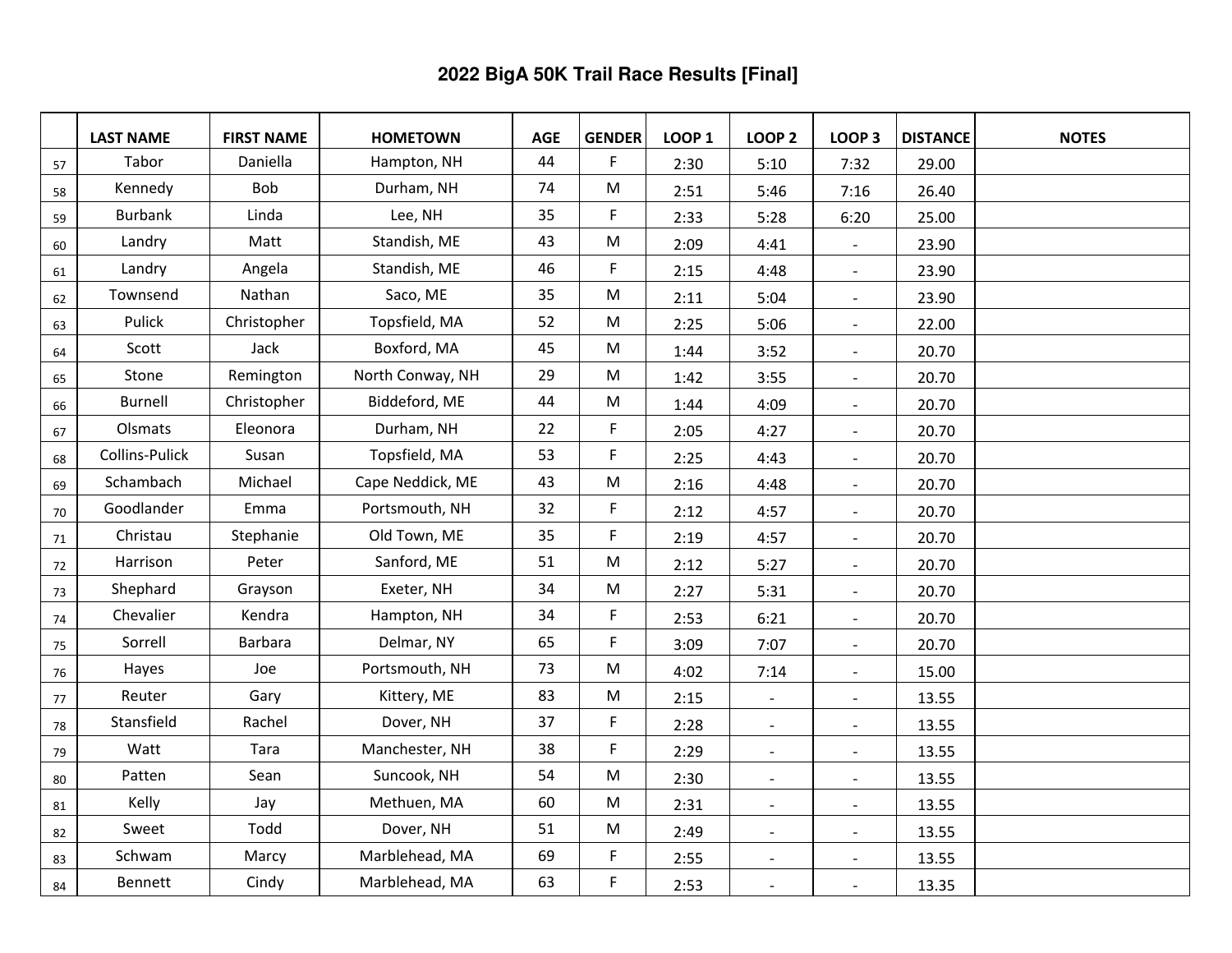|     | <b>LAST NAME</b> | <b>FIRST NAME</b> | <b>HOMETOWN</b>   | <b>AGE</b> | <b>GENDER</b>                                                                         | <b>LOOP 1</b>            | <b>LOOP 2</b>            | <b>LOOP 3</b>                | <b>DISTANCE</b>          | <b>NOTES</b> |
|-----|------------------|-------------------|-------------------|------------|---------------------------------------------------------------------------------------|--------------------------|--------------------------|------------------------------|--------------------------|--------------|
| 85  | Clarke           | <b>Brad</b>       | Bethel, ME        | 55         | M                                                                                     | 1:47                     | $\overline{\phantom{a}}$ | $\blacksquare$               | 10.35                    |              |
| 86  | Uribe            | Jonathan          | Washington, DC    | 31         | ${\sf M}$                                                                             | 1:47                     | $\blacksquare$           | $\blacksquare$               | 10.35                    |              |
| 87  | Johnson          | Jeremiah          | Portsmouth, NH    | 43         | M                                                                                     | 1:58                     | $\blacksquare$           | $\blacksquare$               | 10.35                    |              |
| 88  | LoChirco         | Vanessa           | Everett, MA       | 25         | F                                                                                     | 2:09                     | $\blacksquare$           | $\blacksquare$               | 10.35                    |              |
| 89  | Hayes            | Vincent           | Portsmouth, NH    | 33         | M                                                                                     | 2:16                     | $\blacksquare$           | $\blacksquare$               | 10.35                    |              |
| 90  | Waterfield       | Keith             | Kittery, ME       | 50         | M                                                                                     | 2:18                     | $\blacksquare$           | $\blacksquare$               | 10.35                    |              |
| 91  | Buraczynski      | Michael           | Littleton, MA     | 29         | M                                                                                     | 2:19                     | $\blacksquare$           | $\blacksquare$               | 10.35                    |              |
| 92  | Phillips         | Jennifer          | Hooksett, NH      | 46         | F                                                                                     | 2:19                     | $\sim$                   | $\sim$                       | 10.35                    |              |
| 93  | Zayac            | Annika            | Lewiston, ME      | 30         | F                                                                                     | 2:29                     | $\overline{\phantom{a}}$ | $\qquad \qquad \blacksquare$ | 10.35                    |              |
| 94  | Landherr         | Hanna             | Seattle, WA       | 37         | F                                                                                     | 2:30                     | $\overline{\phantom{a}}$ | $\overline{\phantom{a}}$     | 10.35                    |              |
| 95  | Miner            | Hannah            | Barrington, NH    | 30         | F                                                                                     | 2:34                     | $\overline{\phantom{a}}$ | $\qquad \qquad \blacksquare$ | 10.35                    |              |
| 96  | Rivard           | Dan               | Los Angeles, CA   | 61         | M                                                                                     | 2:34                     | $\blacksquare$           | $\overline{\phantom{a}}$     | 10.35                    |              |
| 97  | Cotton           | <b>Bradley</b>    | Amesbury, MA      | 35         | $\mathsf{M}% _{T}=\mathsf{M}_{T}\!\left( a,b\right) ,\ \mathsf{M}_{T}=\mathsf{M}_{T}$ | 2:41                     | $\blacksquare$           | $\overline{\phantom{a}}$     | 10.35                    |              |
| 98  | Fahey            | Dan               | Freeport, ME      | 57         | M                                                                                     | 2:49                     | $\blacksquare$           | $\blacksquare$               | 10.35                    |              |
| 99  | Ibey             | Ben               | North Hampton, NH | 46         | M                                                                                     | 3:07                     | $\blacksquare$           | $\blacksquare$               | 10.35                    |              |
| 100 | Collins          | Cindie            | Cape Neddick, ME  | 65         | F                                                                                     | 3:16                     | $\blacksquare$           | $\blacksquare$               | 10.35                    |              |
| 101 | Budjeryn         | Mariana           | South Berwick, ME | 46         | F                                                                                     | $\blacksquare$           | $\blacksquare$           | $\blacksquare$               | $\blacksquare$           | <b>DNS</b>   |
| 102 | Carr             | Jeff              | Yarmouth, ME      | 51         | M                                                                                     | $\blacksquare$           | $\blacksquare$           | $\blacksquare$               | $\blacksquare$           | <b>DNS</b>   |
| 103 | Cary             | Sarah             | Wilton, ME        | 44         | F                                                                                     | $\sim$                   | $\sim$                   | $\sim$                       | $\blacksquare$           | <b>DNS</b>   |
| 104 | Christopher      | John              | West Boylston, MA | 37         | M                                                                                     | $\blacksquare$           |                          | $\overline{a}$               | $\blacksquare$           | <b>DNS</b>   |
| 105 | Daylor           | Shaun             | Lakeville, MA     | 43         | ${\sf M}$                                                                             | $\blacksquare$           | $\blacksquare$           | $\blacksquare$               | $\blacksquare$           | <b>DNS</b>   |
| 106 | Ego              | Dawn              | Benton, ME        | 47         | F                                                                                     | $\overline{\phantom{a}}$ | $\overline{\phantom{a}}$ | $\overline{\phantom{a}}$     | $\blacksquare$           | <b>DNS</b>   |
| 107 | Kee              | Richard           | Georgetown, MA    | 34         | M                                                                                     | $\overline{\phantom{a}}$ | $\overline{\phantom{a}}$ | $\blacksquare$               | $\sim$                   | <b>DNS</b>   |
| 108 | King             | Andrew            | York, ME          | 46         | ${\sf M}$                                                                             | $\blacksquare$           | $\overline{\phantom{a}}$ | $\blacksquare$               | $\blacksquare$           | <b>DNS</b>   |
| 109 | Korkmaz          | Filiz             | Salem, MA         | 36         | F                                                                                     | $\overline{\phantom{a}}$ | $\blacksquare$           | $\blacksquare$               | $\blacksquare$           | <b>DNS</b>   |
| 110 | Maki             | Emily             | Wells, ME         | 39         | F                                                                                     | $\blacksquare$           | $\blacksquare$           | $\blacksquare$               | $\blacksquare$           | <b>DNS</b>   |
| 111 | Marchi           | Ricardo           | Campinas, Brazil  | 57         | ${\sf M}$                                                                             | $\overline{\phantom{a}}$ | $\sim$                   | $\overline{\phantom{a}}$     | $\overline{\phantom{0}}$ | <b>DNS</b>   |
| 112 | Mason            | Jennifer          | Barrington, NH    | 46         | F                                                                                     | $\overline{\phantom{a}}$ | $\sim$                   | $\sim$                       | $\overline{a}$           | <b>DNS</b>   |